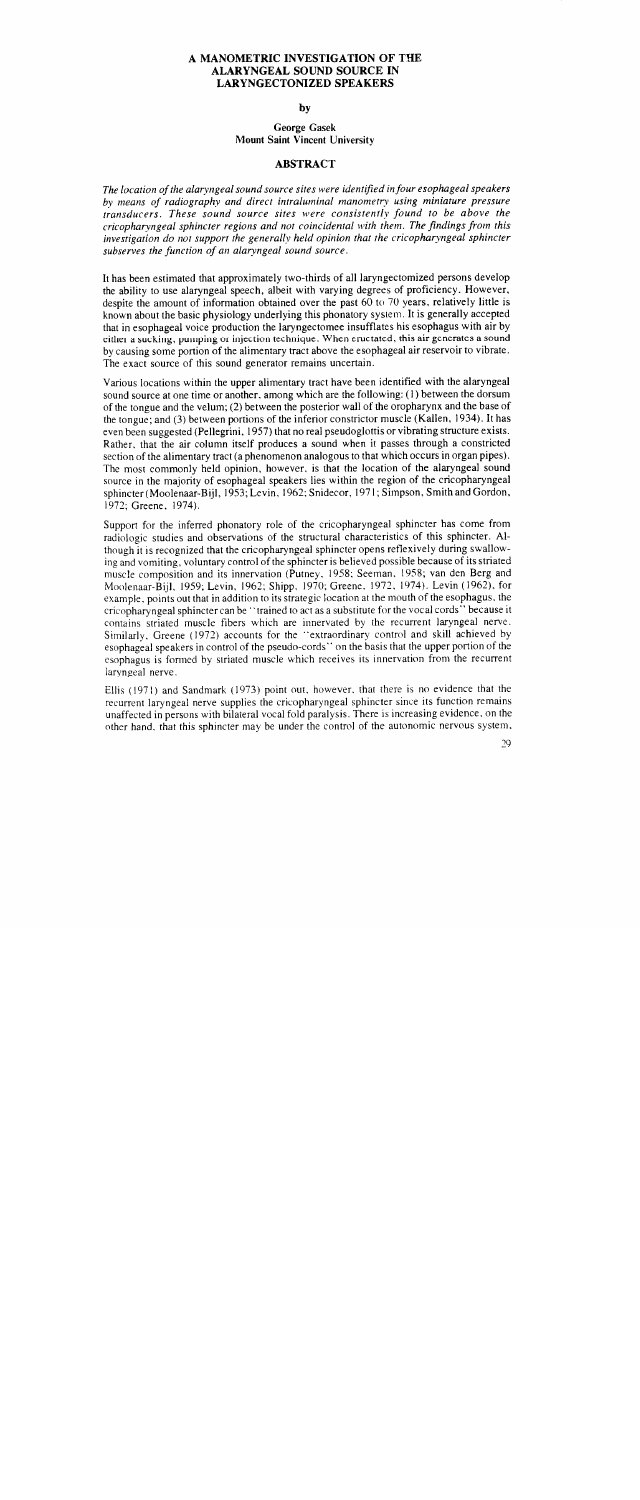even though these structures are composed of striated muscle (Lund, 1968; Ellis, 1971; Inglefinger, 1973; Sandmark, 1973).

It has been logical to assume that great care should be taken during surgery to spare the cricopharyngeal sphincter and its innervation, thereby preserving its sound producing capabilities (van den Berg and Moolenaar-Bijl, 1959; Hunt. 1964; Brodnitz, 1971; Greene, • 1972). However, there is increasing physiologic evidence which suggests that a functionally intact sphincter may, in fact. be a deterrent to the acquisition of esophageal speech.

The cricopharyngeal sphincter is in tonic contraction during its normal physiologic resting state and, as such, it generates a zone of elevated pressure at the pharyngoesophageal junction (Winans, 1972; Pope, 1974). This high pressure zone, which is from two to four centimeters in length, acts as a physiologic sphincter against gastric and esophageal regurgitation offood (except when vomiting) during conditions of increased abdominal pressure. In addition, this physiologic barrier also prevents air from getting into the esophagus during inspiration (Dey and Kirchner, 1961; Inglefinger, 1973; Winans et al., 1974).

This last described function of the cricopharyngeal sphincter is clearly incompatible with esophageal phonation, since getting air into the esophagus is precisely what the laryngectomee must do in order to set this sphincter into vibration. How, then, do laryngectomees overcome this elevated sphincter pressure to insufflate their esophagi? Dey and Kirchner (1961) and Winans et al. (1974) suggest that the surgically traumatized cricopharyngeal sphincter has less control over the passage of air into the esophagus. As a result, air can more easily be forced past the sphincter into the esophagus by increased oral and pharyngeal pressure. Physiologic support for this explanation has come from these investigators.

Using infusion manometry, Winans et al. (1974) demonstrated that mean resting cricopharyngeal sphincter pressures in laryngectomees (20.6  $\pm$  2.8 mm. Hg) were significantly lower than in normal subjects (39.4  $\pm$  4.2 mm.Hg). Furthermore, when they compared the mean resting sphincter pressures in good and poor esophageal speakers, they found that the good speakers had significantly lower pressures (13.1  $\pm$  1.4mm.Hg) than the poor speakers  $(29.6 \pm 6.2 \text{ mm} \cdot \text{Hg}).$ 

In view of the above kinds of information, it would probably be accurate to say that we do not have a clear understanding about the vibratory or alaryngeal sound source in laryngectomized speakers. A major reason for this lack of knowledge has been the relative inaccessibility of the pharyngoesophageal region to direct physiologic investigation. There have been a number of attempts to study the esophageal phonatory mechanism directly by means of radiography (Diedrich and Youngstrom, 1966; Simpson et a!., 1972), electromyography (Shipp, 1970) and intraluminal balloon manometry (Salmon, 1965; Zinner and Fleshier, 1972; Weinhouse, 1973). The overall results of these studies remain equivocal, largely because of the limited physiologic perspective provided by these measurement techniques.

If we are to understand why some laryngectomees are more proficient than others as esophageal speakers, while still others are unable to develop this skill at all, it will be necessary to investigate the fundamental physiologic factors underlying alaryngeal phonation, i.e., the location and nature of the alaryngeal sound source. Measurement techniques must be used that can rapidly and accurately transduce tissue pressure changes which are associated with phonation. The purpose of this study was to identify the location of the alaryngeal sound source within the upper alimentary tract of four laryngectomized speakers and to describe some of the characteristics of these vibratory sites using radiography and recently developed techniques of intraluminal manometry.

## **METHOD**

is a set of the set of the set of the set of the set of the set of the set of the set of the set of the set of

#### **Subjects** i

Four laryngectomized individuals who met the following criteria were selected as subsets for this study:<br>30 this study:  $\ddot{\phantom{0}}$ 

~1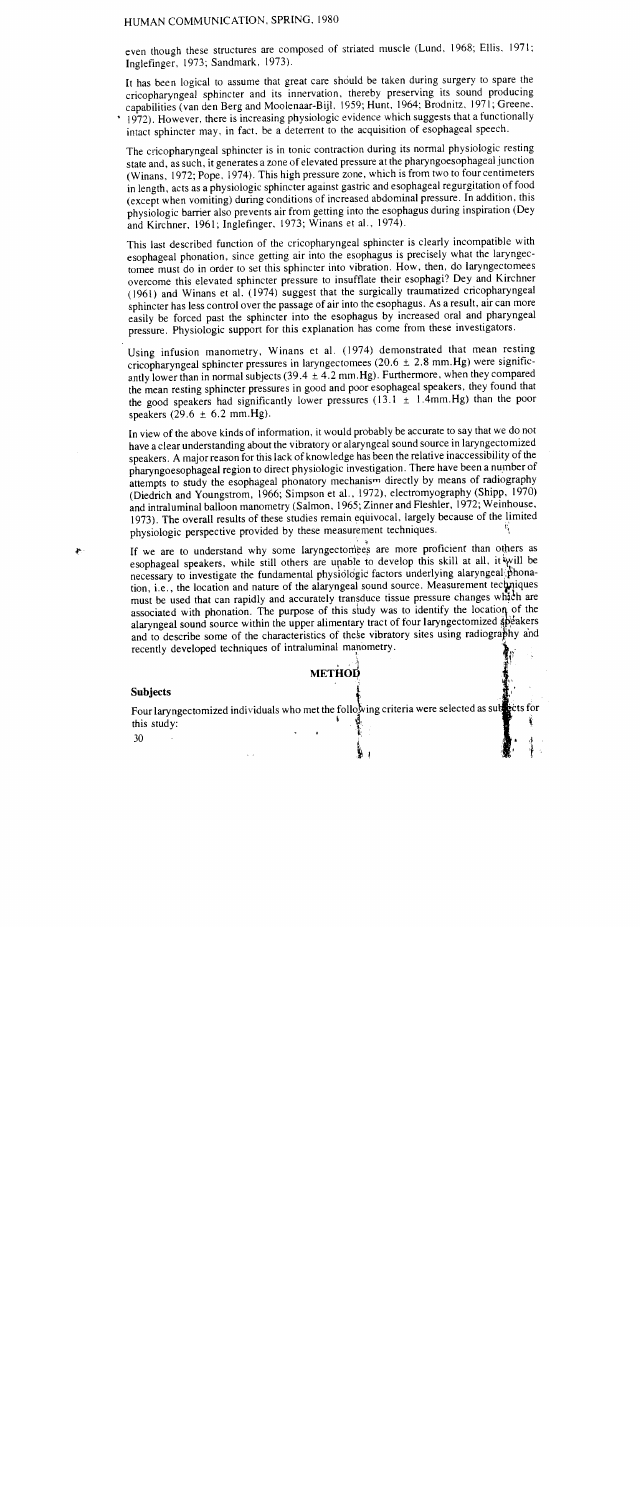### GASEK: A MANOMETRIC INVESTIGATION OF THE ALARYNGEAL SOUND SOURCE IN LAR YNGECTOMIZED SPEAKERS

(l) Subjects must not have had, in addition to their laryngectomies., pharyngectomies or extensive revisions of the cervical esophagus or tongue.

(2) Subjects must have been able to phonate, on demand, successive repetitions of the syllable Ipal at a repetition rate of approximately one per second. In addition, they must have been able to sustain the vowel portion of this syllable for at least one second.

The four subjects who were included in this study consisted of two females, ages 52 and 60, and two males, ages 48 and 62. The elapsed time between surgery and the present investigation for the two females was approximately five and six years, while for the males it was four and six years. All four subjects used esophageal speech as their primary means of communication.

## **Instrumentation**

1. Honeywell Esophageal Motility Probe (Model 31 ): This Probe consisted of three unidirectional pressure transducers spaced five centimeters apart along the Probe length, beginning five centimeters from the tip, and oriented at 120 degree intervals around the Probe. Each transducer, which was referenced to atmospheric pressure, used a diaphragm type gage that was capable of transducing both static and dynamic tissue pressures, up to 1200 mm.Hg, and at frequencies up to 5000 Hz. They were each marked with X-ray opaque material to facilitate and verify radiographic placement of the transducers. The entire Probe was housed in a silicone catheter 120 cm. long and five millimeters in internal diameter. The catheter was marked in one centimeter increments to provide an external reference to transducer position.

2. Esophageal and Hypopharyngeal Tissue Pressure Channels: The esophageal and hypopharyngeal tissue pressures were transduced by the Model 31 Probe and were amplified and filtered for artifact rejection by two signal-conditioning modules (Accudata 143 Bridge Amplifiers) - one for each of two<sup>1</sup> Probe transducers. The resultant signals were then used to drive a multichannel oscillograph (described below) for print-out of the tissue pressure wave forms.

3. lntraoral Air Pressure Instrumentation: Intraoral air pressures generated during phonation were obtained through a 12 cm. long polyethylene tube (PE 260 Intramedic Polyethylene Tubing; i.d =  $1.39$  mm., o.d. =  $1.90$  mm.) attached to a pressure transducer (Statham PM 131 TC). The Statham Pressure Transducer, which was referenced to atmospheric pressure, used a diaphragm type strain gage and was capable of transducing static and dynamic air pressures from 0 to 2.5 p.s.i. The combined polyethylene tube and pressure transducer assembly had a frequency response which was flat  $(± 3 dB)$  to at least 160 Hz.

4. Intraoral Air Pressure Channel: Intraoral air pressures were amplified and filtered for artifact rejection by an Accudata I 13 Bridge Amplifier. These conditioned signals were then amplified through the galvonometer amplifier of an Accudata 135A A.C. Coupled Bioelectric Amplifier for oscillographic write-out of intraoral air pressure wave forms.

5. Acoustic Signal Channel: Speech acoustic signals were transduced from the physical to the electrical domain by means of an Electro Voice 647 Microphone. These transduced signals were pre-amplified by a custom made audio amplifier (with VU meter) and further amplified to drive a galvonometer by an Accudata 143 Bridge Amplifier for oscillographic write-out of acoustic signals.

6. Oscillograph: All pressure signals were displayed simultaneously on a Honeywell 1508B Visicorder. This light beam oscillographic system provided a broad frequency response (up to 1000 Hz.) and trace integrity over a wide range of paper and writing speeds. Recordings were immediately available on eight-inch wide photosensitive paper.

'In this study. only the upper and middle Probe transducers were used. By eliminating the third transducer. extensive pressure wave form overlap on the oscillographic write-out was avoided.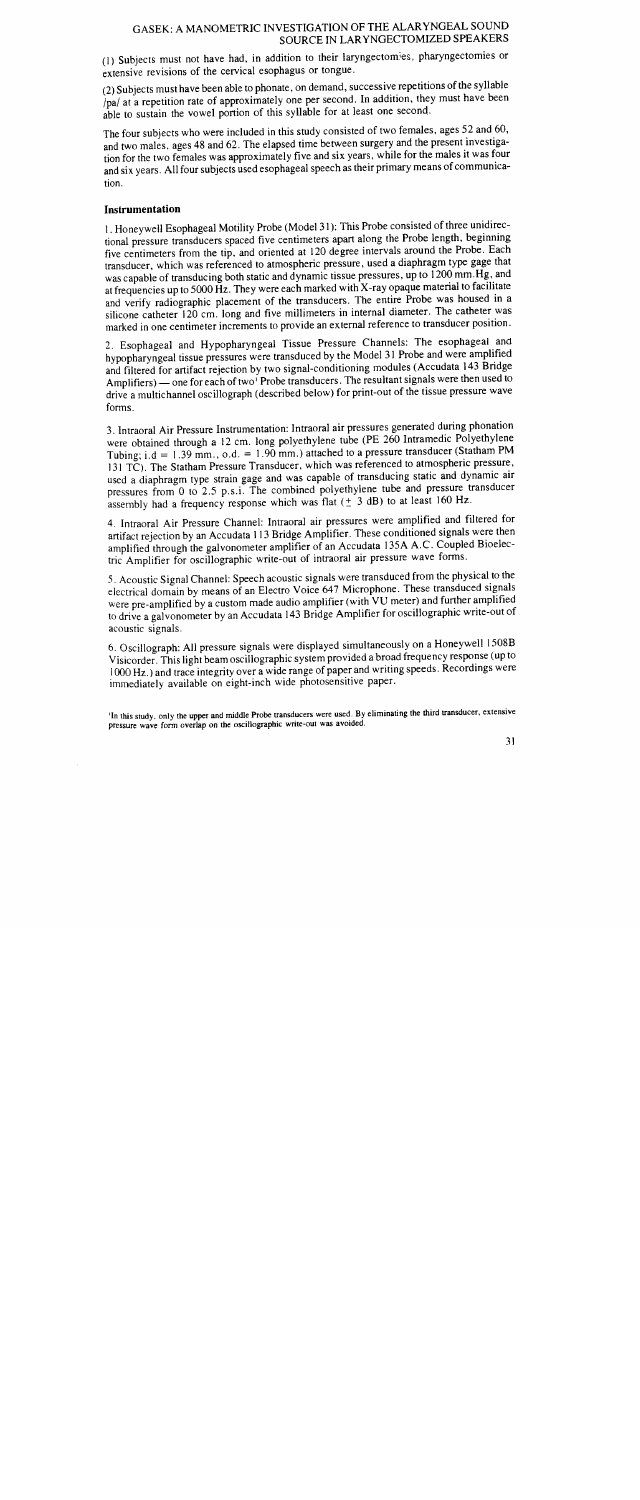# HUMAN COMMUNICATION, SPRING, 1980



Figure 1. Block diagram of the pressure signal recording system.

# **Subject Preparation**

In order to minimize intraesophageal probe shifts, the subjects were placed in position on a high backed wheelchair such that their backs and heads were tilted back at an angle of approximately 20 degrees relative to the vertical plane. This position allowed them to maintain a relatively immobile posture throughout the procedures with a minimum of discomfort.

Once the subjects had been settled into position, the probe was passed through each subject's nares into the esophagus. When the probe was estimated to be within the desired intraesophageal location, its placement was verified on the basis of recognized pressure patterns. Following verification, a boom-suspended microphone was positioned approximately four inches directly in front of each subject's lips. In addition, an audio amplifier VU meter was placed in such a way as to allow for its easy visibility by the subjects. When these procedures had been completed, the subjects were given a phonation practice session.

During the practice session, each subject attempted to produce phonations of the syllable /pa/ that were as consistent in quality and intensity as possible. In order to produce consistently loud phonations the subjects were instructed to visually monitor the VU meter in front of them during their phonations. The investigator then ascertained the region where the phonations were most consistently reached. This region was then marked with a black grease pencil and the subjects were requested to peak the VU needle within their region.

# **Procedure I**

In order to obtain information about the location of the four alaryngeal sound sources, it was necessary to secure information about the cricopharyngeal sphincter locations so that they could be used as points of reference for the sound sources. The purpose of Procedure I was to locate the four subjects' sphincters by means of their resting pressures. This procedure is described as follows.

The oscillographic recording paper drive mechanism was activated to run at a speed of 2.5 mm./second and the subjects were instructed to remain as still as possible and to hold their breath. Then, on signal, the probe was withdrawn upward at a continuous rate (approximately I cm./second) until the upper probe transducer was within the hypopharynx. This continuous withdrawal or pull-through procedure was repeated twice for each subject. The pressure values obtained from each of the two pull-throughs were then summed and averaged to provide one overall resting pressure value for this sphincter region.

# **Procedure 11**

During this procedure, techniques of intraluminal manometry were used to record dynamic tissue pressures from within the upper alimentary tract during the repetitive phonation of the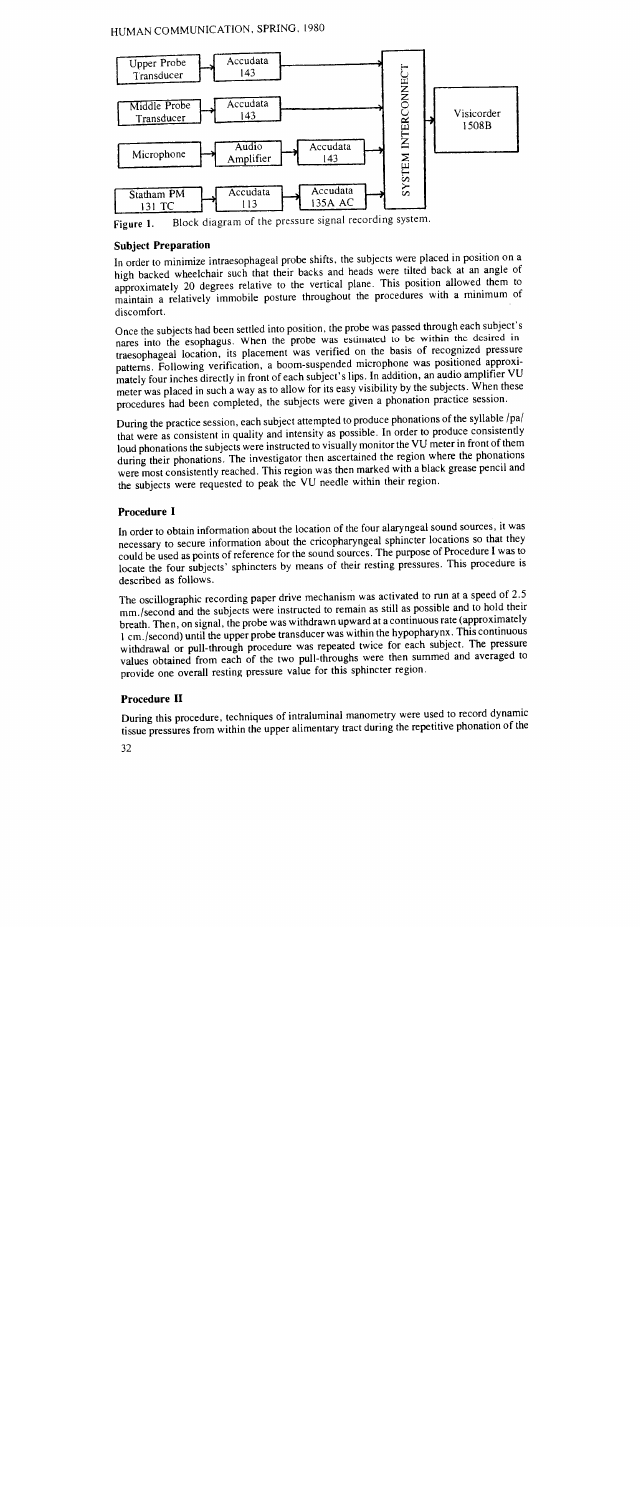#### GASEK: A MANOMETRIC INVESTIGATION OF THE ALAK I NOEAL SOUND SOURCE IN LARYNGECTOMIZED SPEAKERS

syllable /pa/. Specifically, the subjects were asked to phonate this syllable in succession at a repetition rate of approximately one per second. In addition, intraoral air and sound pressures were recorded concurrently in order to: (I) verify the location of the alaryngeal sound source by comparing the vibratory pattern obtained from this region with the sound pressures, and (2) assist in the identification of the onset, duration and termination of the vibrations obtained from the alaryngeal sound source.

Procedure II was begun with the repositioning of the probe transducers within the body of each subject's esophagus. Next, the oscillographic recording paper drive mechanism was activated to run at a speed of 2.5 mm./second. The probe transducers were then withdrawn upward in one centimeter increment steps. At each incremental level, the probe was maintained in position until its placement had been verified and the subjects had phonated the syllable /pa/ several times in succession. If either of the two probe channels showed phonation-related vibrations that were coincidental with those seen in the sound pressure channel, the probe was advanced downward toward the stomach in one-half centimeter increments. The subjects phonated at each increment, until such probe channel vibrations were no longer visible. When this level had been found, its distance from the subjects' nares was noted and the actual dynamic pressure recordings were initiated. However, if neither of the two probe channels showed pressure vibrations at the first upward incremental withdrawal from the body of the esophagus, the probe was withdrawn another one centimeter increment and the same procedure followed as just described. This entire withdrawal/verification/phonation process was repeated until the upper probe transducer could be localized just below the level where phonation-related vibrations just began to appear on the probe channels. This level will be subsequently referred to as the Starting Level.

Just prior to the actual dynamic pressure recording, the subjects were instructed to assume an Oral Set (mouth open) and the intraoral air pressure tube was inserted into their mouths. Then, on signal, the oscillographic recording paper drive mechanism was activated to run at a spee<sup>d</sup> of 100 mm./second, followed immediately by the subjects' closing their mouths for the initiation of the first syllable in the repetitive sequence. The subjects were requested to keep repeating the syllable until instructed to stop. While they were phonating, one of the investigative assistants monitored the VU meter and kept a record of the number of repetitions made by the subjects. When each subject produced at least three phonations that were at their appropriate VU level  $(\pm 1$  dB), the assistant called "stop" whereupon the subjects stopped phonating, the oscillographic paper speed was reduced and the intraoral air pressure tube withdrawn from the subjects' mouths and cleared of moisture in preparation for the next round of syllable recordings.

# **Procedure III**

In addition to obtaining manometric information about the alaryngeal sound source, it was also desirable to locate this region in relation to some anatomic referent such as the vertebrae. The obvious reason for doing this is that the results of this investigation could more easily be compared with the results obtained from the more traditional radiologic studies of this region. Procedure III was designed to provide this information.

Upon completion of Procedure 11, the probe was again passed downward into the body of the esophagus to the Starting Level. The probe was then withdrawn upwards until the middle probe transducer was at the level where the phonatory-related vibrations were of greatest amplitude. When this transducer had been appropriately placed, the probe housing catheter was stabilized in position by securing it to the subjects' nose with tape. A frontal and lateral still X-ray were then taken of sound source region.

## **Data Measurement**

At the conclusion of ' three procedures, each subject's oscillographic record was compared with the syllable phonation tally made by the investigative assistant who monitored the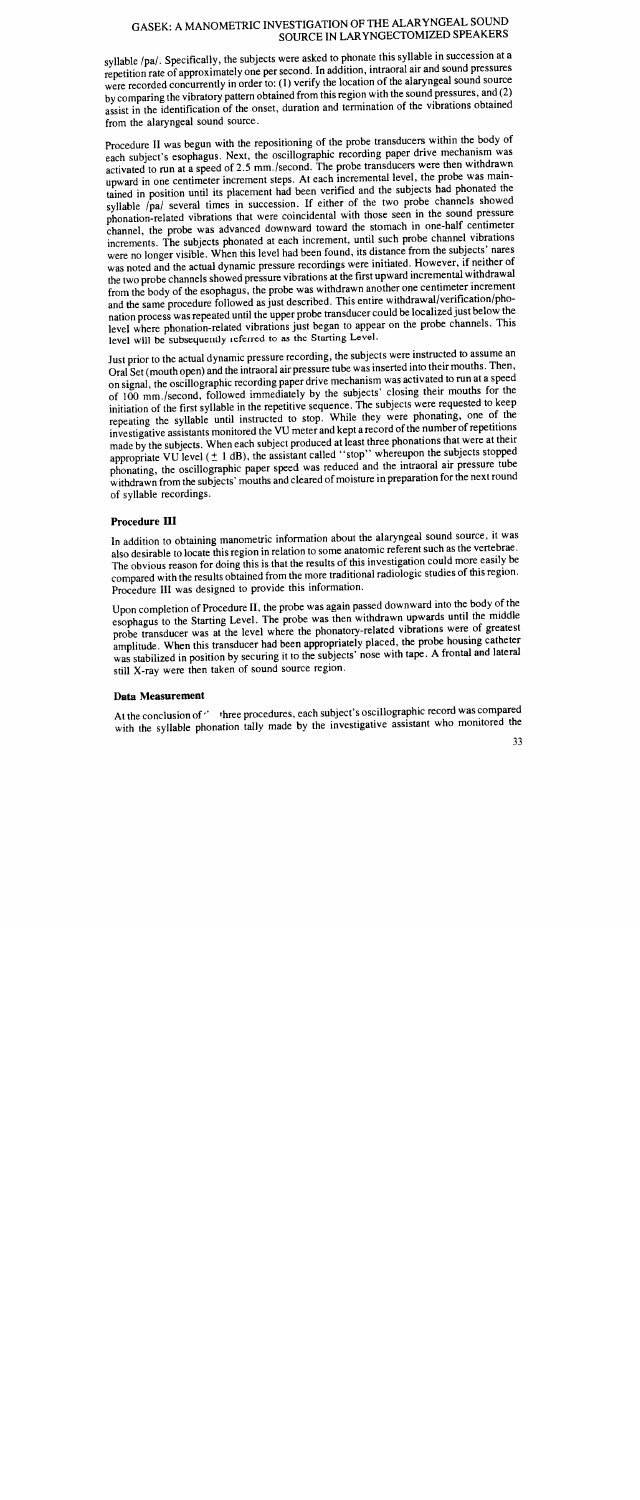subjects' VU meter during Procedure II. From this tally the three phonation samples were identified at each one-half centimeter recording level which were within the designated intensity limits set for each subject. A one-tenth of a second segment of the oscillographic pressure record was then selected from approximately the center of each phonatory sample for measurement.

Of specific measurement interest within the one-tenth of a second segment were the amplitudes of the sound source pressures (analogous to glottal pressure during normal phonation) and sub-sound source pressure (analogous to sub-glottic pressure during normal phonation) seen in the two probe pressure channels. The mean sound source pressure amplitudes were obtained by drawing an envelope around the vibratory pressure data and taking eleven peak-to-peak measurements within the one-tenth of a second segment. These eleven measures were then averaged to yield a mean amplitude measure for the sound source pressures. This was done three times for each of the two probe channels within each one-half centimeter recording level resulting in six individual mean amplitudes. Subsequently, the six mean amplitude measures from each one-half centimeter recording level were averaged to yield one overall mean sound source pressure measure.

The overall mean sub-sound source pressure amplitudes for each one-half centimeter recording level were derived in essentially the same manner as described for the sound source pressure amplitudes. However, instead of taking eleven peak-to-peak measures within the one-tenth of a second segment, these eleven measures were made from baseline pressure to the sub-sound source pressure peak.

Mean resting pressure amplitudes were derived by taking baseline pressure to resting peak pressure measures from two pull-through samples, for each subject, and averaging these measures to obtain one overall mean resting pressure value for each subject's sphincter.

#### **RESULTS**

The first question of interest in this investigation was concerned with the location of the alaryngeal sound sources relative to the cricopharyngeal sphincters and vertebrae. Figure 2 is a graphic representation of the mean resting tissue pressures recorded from the pharyngoesophageal regions of the four subjects during Procedure I. This figure shows that for each subject a zone of elevated pressure, representing the cricopharyngeal resting pressure, is present in this region. The overall mean resting pressures for each of the four subjects' sphincters, however, remain low, being  $5.73 \pm 2.90$  mm. Hg for subject 1M, 12.94  $\pm$  6.12 mm. Hg for subject 2M, 4.04  $\pm$  3.02 mm. Hg for subject 1F and 1.05  $\pm$  0.40 mm. Hg for subject 2F (group mean  $= 5.94 \pm 5.05$  mm.Hg).

The distance of I M's cricopharyngeal sphincter from his nares is from 20.0 to 23.3 cm., for a total sphincter length of 3.3 cm. This location corresponds to the vertebral levels *CS* to C7. The distance of2M's sphincter is from 21.0 to 24.2 cm. or, from approximately *CS* down to C6. The length of his sphincter is approximately 3.2 cm. 1 F's overall sphincter length is 2.4 cm. and ranges in distance from 20.3 to 22.7 cm. or, from *CS* to C6. For 2F the cricopharyngeal sphincter is located from C7 to Tl or from *22.S* to *24.S* cm. from her nares. This would give her a sphincter length of 2.0 cm.

Figures 3a, b, c, d are graphic representations of the mean sound source and sub-sound source tissue pressures recorded from each subject's upper alimentary tract during phonation of the syllable /pa/ in Procedure II.

Although phonation-associated vibratory pressure activity is present at varying levels along the upper alimentary tracts of these subjects, there is in each case a relatively limited region of heightened vibratory pressure activity. This represents the alaryngeal sound source, which coincides with a marked drop in sub-sound source pressure.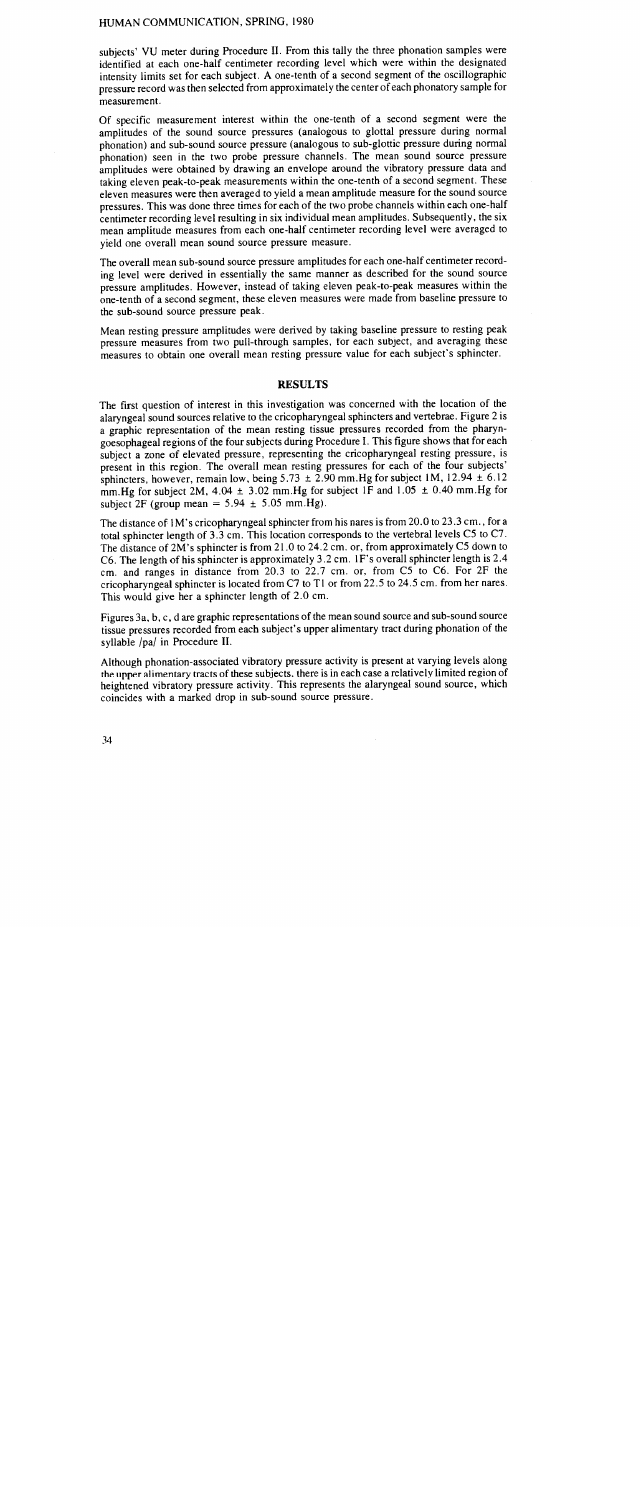



Figure 2. Mean resting pressures recorded from the cricopharyngeal sphincter regions of four laryngectomized subjects.

Inspection of each subject's pressure graph shows that for I M (Fig. 3a), the alaryngeal sound source region in located at a distance of from 13.0 to 19.5 cm. for a total length of approximately 6.5 cm. The mean peak pressure  $(31.69 \pm 8.90 \text{ mm} \cdot \text{Hg})$  of this sound source site is located at 16.5 cm. from this subject's nares. This location corresponds to vertebral level C3. The region of heightened vibratory pressure activity for subject 2M (Fig. 3b) is from 14.0 to 20.5 cm. for a total length of approximately 6.5 cm. For this subject, the mean peak sound source pressure (15.48  $\pm$  3.84 mm.Hg) is located at 18.0 cm. or C3. IF's region of increased vibratory pressure activity (Fig. 3c) ranges from approximately 16.5 to 20.5 cm. for a total length of 4.0 cm. Her mean peak sound source pressure (18.44  $\pm$  2.48 mm. Hg) can be seen at approximately 18.5 cm. or C4. Finally, inspection of 2F's pressure graph (Fig. 3d) shows her alaryngeal sound source region to be located at a distance of from 13.5 to 25.0 cm. The total length of this region is approximately 11.5 cm., with . he mean peak sound source pressure (10.51  $\pm$  5.88 mm. Hg) occurring at 18.5 cm. or C4.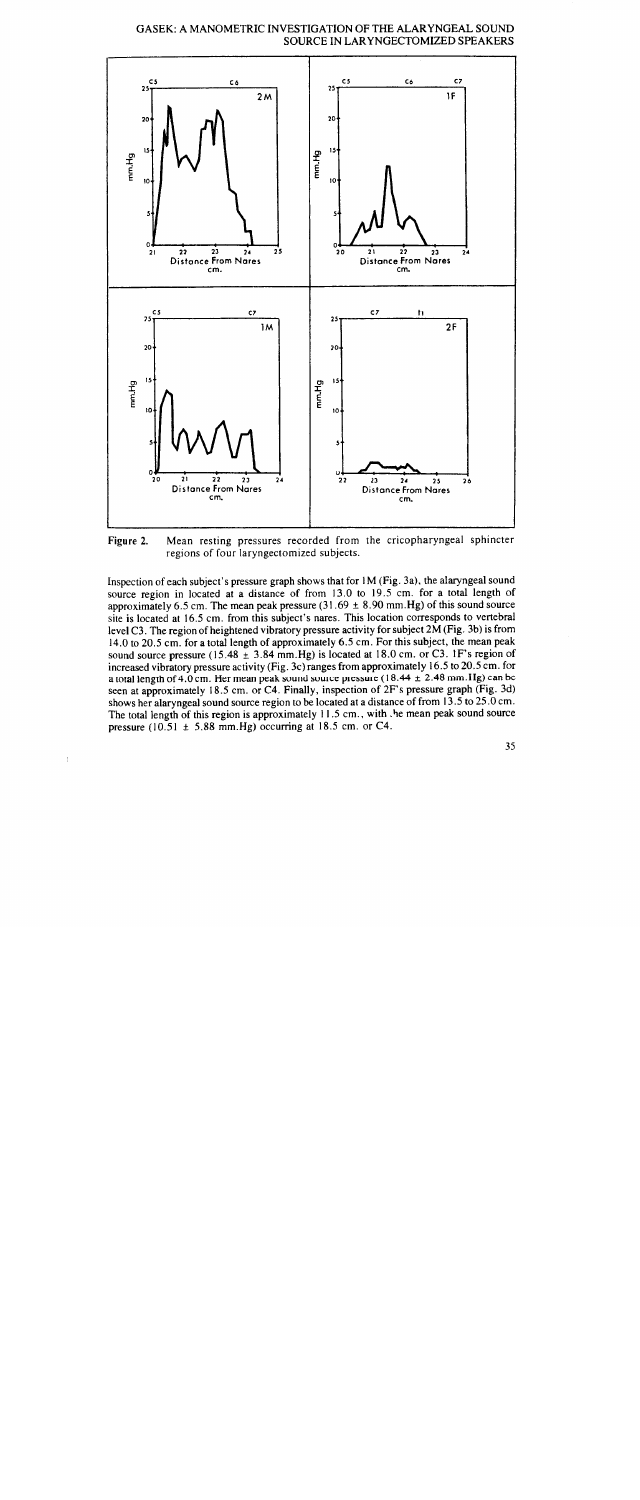### HUMAN COMMUNICATION, SPRING, 1980



Mean sound source (—) and sub-sound source (- -) pressures recorded from M's upper alimentary tract during phonation.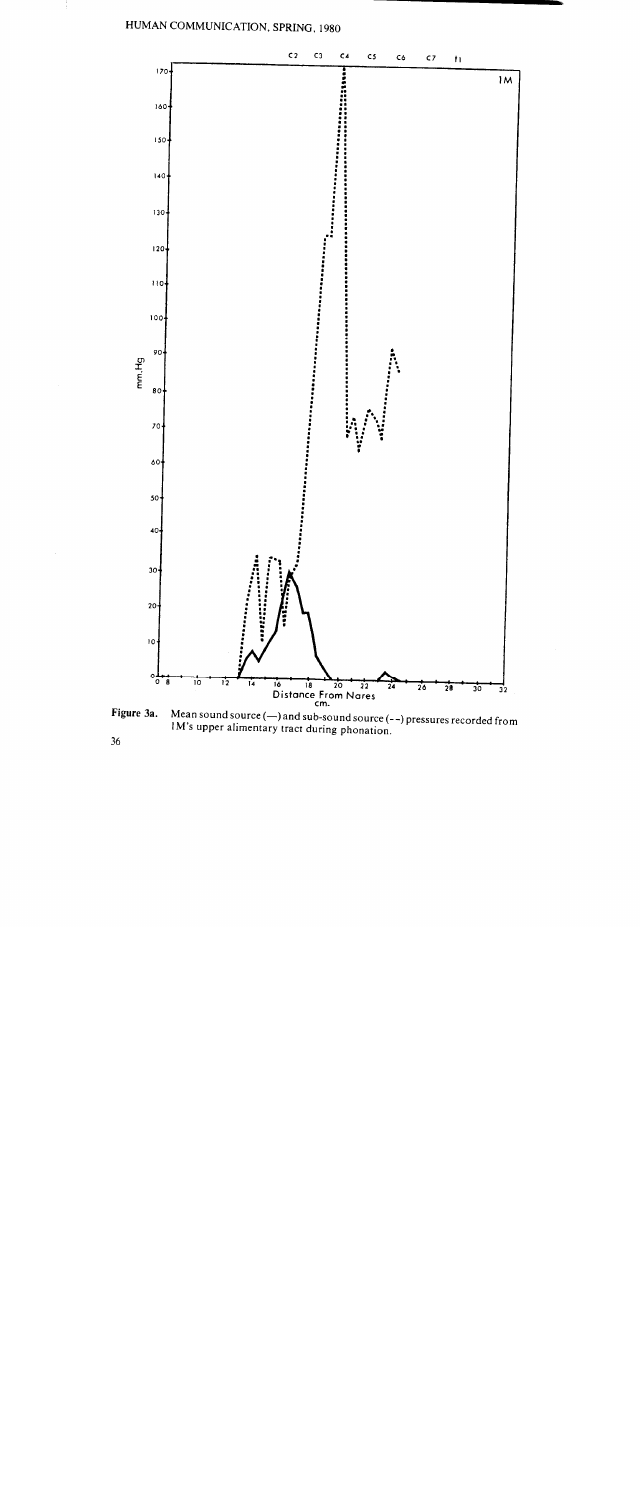GASEK: A MANOMETRIC INVESTIGATION OF THE ALARYNGEAL SOUND SOURCE IN LARYNGECTOMIZED SPEAKERS



Figure 3b. Mean sound source  $(-)$  and sub-sound source  $(-)$  pressures recorded from 2M's upper alimentary tract during phonation.



Figure 3c. Mean sound source  $(-)$  and sub-sound source  $(-)$  pressures recorded from 1 F's upper alimentary tract during phonation.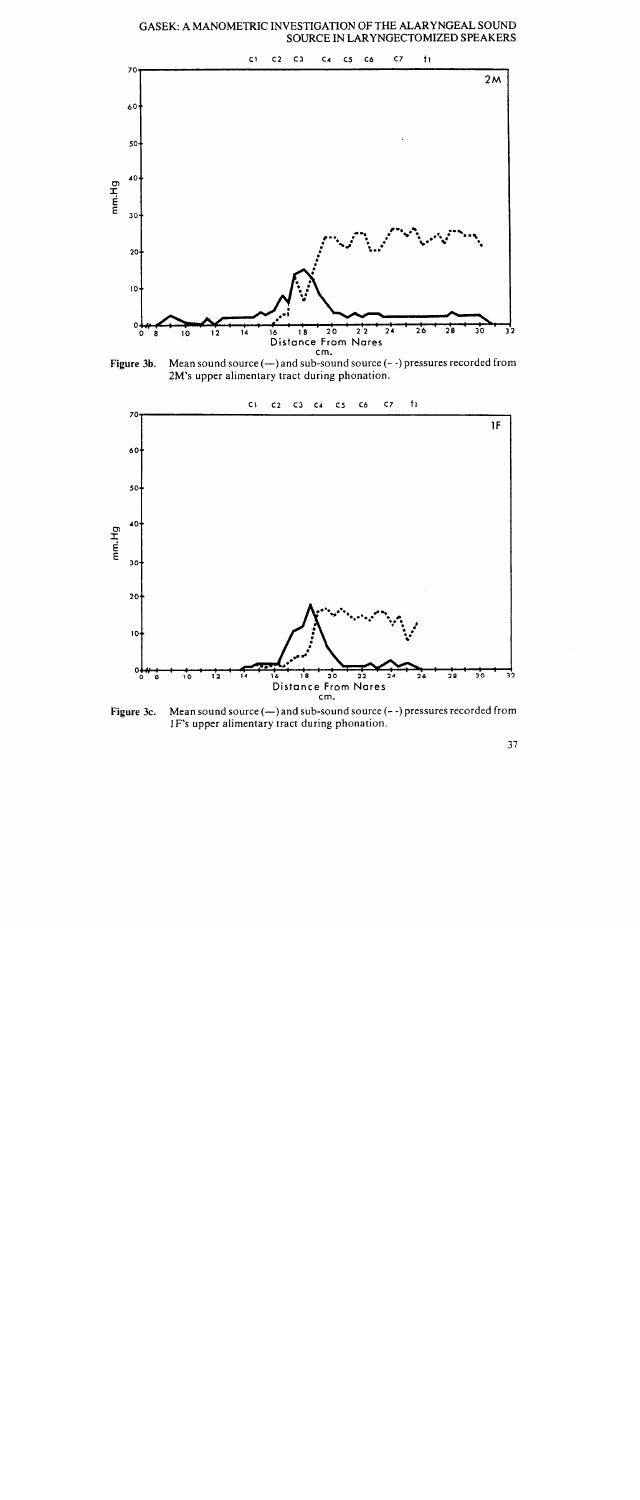

Figure 3d. Mean sound source  $(-)$  and sub-sound source  $(-)$  pressures recorded from 2F's upper alimentary tract during phonation.

The sound source and sub-sound source pressure patterns in Figures 3a,b,c,d suggest that subsequent to the insufflation of the esophagus with air, the upcoming esophageal air flow encounters a resistance within the region of C3-4. This resistance, in turn, causes a build up of sub-sound source pressure. Eventually, this pressure increases to a level where it overcomes the resistance, resulting in a sudden drop in sub-sound source pressure and vibration of the resistive structure. This aerodynamic picture is clearly analogous to that seen in normal phonation.

An examination of Figures 2 and 3a-d reveals that for each subject the alaryngeal sound source and cricopharyngeal sphincter regions are not coincidental. Rather, they are separated such that in all four cases the sound source is above the cricopharyngeal sphincter regions. Specifically, for each subject the alaryngeal sound source is located at the approximate level of C3-4. On the other hand, the four cricopharyngeal sphincter regions are located between levels CS and T1, which is the general location of the pharyngoesophageal junction.

#### DISCUSSION

The results of this manometric investigation are in agreement with the general physiologic and aerodynamic assumptions made about the alaryngeal phonatory system but do not support the opinion that the cricopharyngeal sphincter subserves the function of the alaryngeal sound source.

The phonation associated pressure patterns seen in Figures 3a-d suggest that the increased sub-sound source pressures result from a resistance offered to the upcoming esophageal air flow by the alaryngeal sound source and that the rapid decrease of this pressure, at the approximate point of heightened sound source pressure activity, reflects a sudden drop in this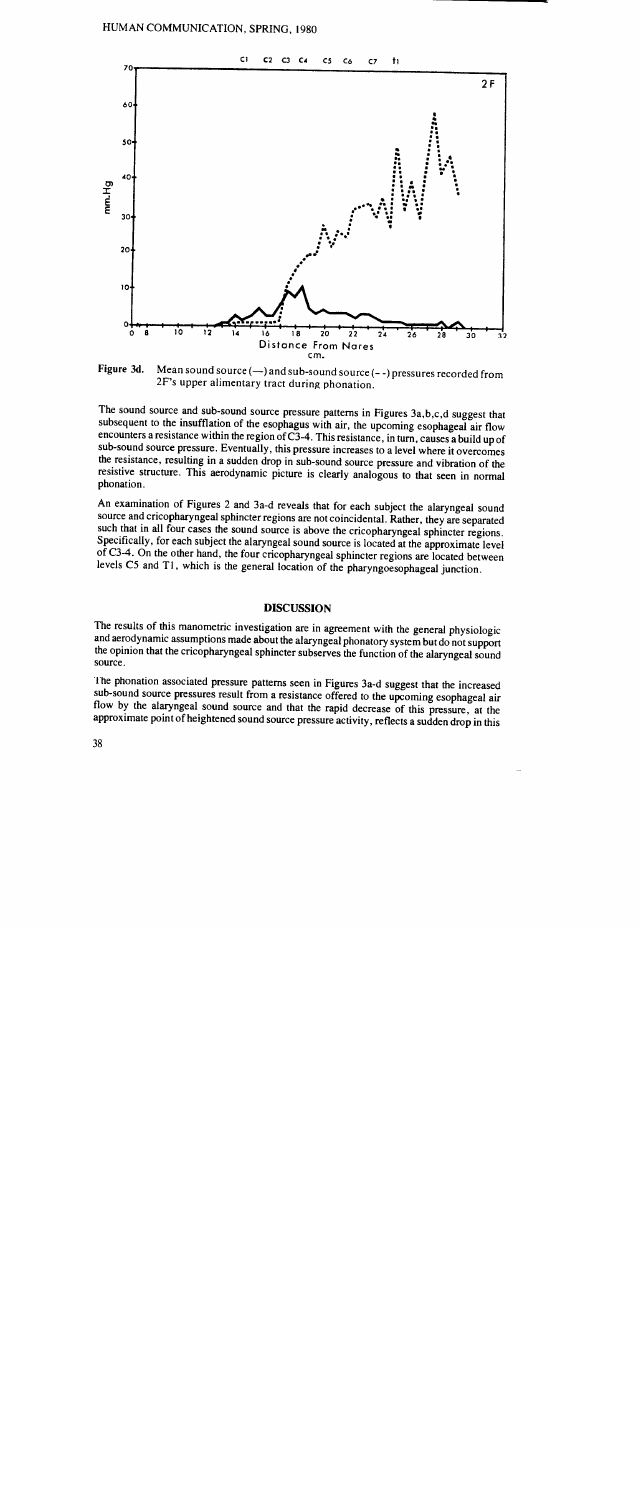### SEN. A MANOMETRIC INVESTIGATION OF THE ALARYNGEAL SOUND SOURCE IN LARYNGECTOMIZED SPEAKERS

resistance. If the cricopharyngeal sphincter did, in fact, subserve the function of an alaryngeal sound source in these four subjects, then this rapid decrease in sub-sound source pressure should have occurred at the level of the cricopharyngeal sphincter, i.e., C5 to TI. However, it clearly did not, but rather, this pressure pattern was consistently seen to occur above the sphincter regions at approximately C3-4.

Because the esophagus has the ability to shift vertically, as well as contract sequentially, a question was raised (Pope, 1976) about the possibility that the cricopharyngeal sphincter may have shifted upwards from its resting position to the C3-4 vertebral level and had, in fact, functioned as the alaryngeal sound source in these subjects. In order to definitively answer this question, it would be necessary to tag this sphincter region with radio opaque material and to radiographically observe the extent of its vertical excursions during alaryngeal phonation. However, it is suggested that in view of the location of the alaryngeal sound sources within the hypopharynges, it is unlikely that the sphincter region could make such a large upward shift.

Since radio opaque material was not used during the radiographic portion of this investigation (Procedure III), it was not possible to identify the soft tissue structures that subserved the function of the alaryngeal sound sources in the four subjects studied. On the basis of the present findings and other radiographic studies that were able to identify soft tissue structures during phonation (Brighton and Boone, 1937; Vrticka and Svoboda, 1961; Diedrich and Youngstrom, 1966; Simpson et al., 1972), it would seem reasonable to assume that the four alaryngeal sound sources observed in this study were subserved by areas of tissue constriction within the hypopharynx which are similar to those depicted in Diedrich and Youngstrom's (1966) radiologic studies. Substantiation for this assumption, however, will have to come from additional radiographic-manometric investigations of the alaryngeal sound source regions during phonation.

In view of the above assumption regarding tissue constriction, it would be expected that these constrictive areas should have reflected heightened resting pressures during Procedure I and that these resting pressures would have been of greater magnitude than those obtained from the four cricopharyngeal sphincter regions. However, no such resting pressures were recorded. This would seem to indicate that these constrictions manifest themselves only during phonation - a situation analogous to that of vocal fold approximation during normal <sup>p</sup>honation. Although the exact nature of this tissue constriction is not known, it is suggested that its occurrence is related, at least in part, to increased muscular tension during phonation and to the Bernoulli phenomenon.

In considering the alaryngeal sound source localization findings in this investigation, one might ask what, if any, functional significance does the cricopharyngeal sphincter have in alaryngeal phonation? Dey and Kirchner (1961) found that esophageal speech in some of their laryngectomized subjects occurred in the absence of a functioning cricopharyngeal sphincter. From this they concluded that the sphincter was not necessary for esophageal speech production. More recently, Winans et al. (1974) demonstrated that good esophageal speakers had significantly lower mean resting sphincter pressures than poor esophageal speakers. This would indicate that the better speakers had looser, less functional sphincters than the poorer speakers. Low mean resting sphincter pressures were also recorded in this investigation. These three studies, and in particular the one by Winans et al. (1974), suggest that a normally functioning cricopharyngeal sphincter may be significant to alaryngeal phonation in that it might deter such phonation by preventing the insufflation of the esophagus with air. In order to better understand the functional significance of the cricopharyngeal sphincter to esophageal phonation, it wiJl be necessary to manometricaJly investigate both good and poor alaryngeal speakers' sphincter regions and to note the magnitudes of their respective resting pressures.

It can justifiably be argued that since only a small number of non randomly selected subjects were used in this investigation, these results may not be representative of the majority of alaryngeal phonatory systems and that, in fact, the alaryngeal sound source is usuaJly located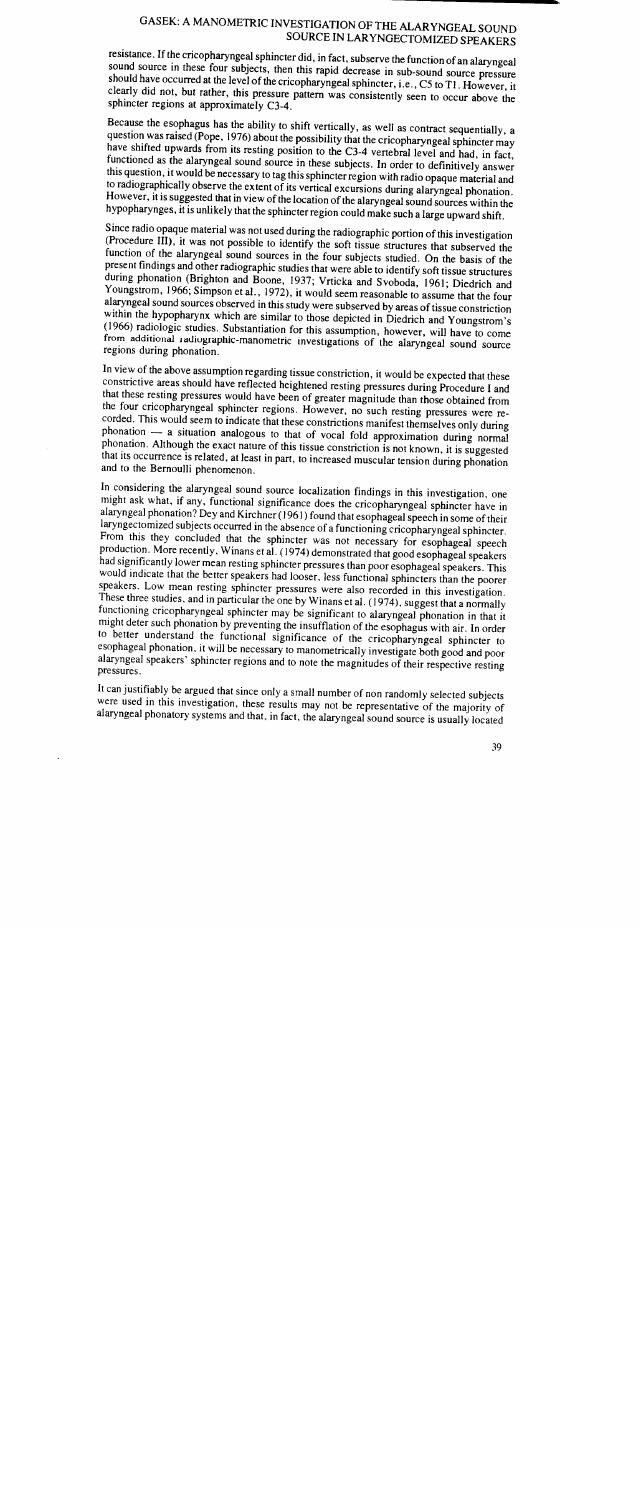#### HUMAN COMMUNICATION, SPRING, 1980

within the cricopharyngeal sphincter. Until many more subjects are studied with the manometric techniques used in the present investigation, this possibility will have to remain tenable. At the same time, however, one has to be impressed with the consistency of the obtained results suggesting that perhaps these findings are relatively representative.

This issue of representativeness also brings up the question of just what influence the probe itself may have had on these results. In view of the consistency of the localization results, it is probably unlikely that the probe had any effect on the location of the four alaryngeal sound sources. On the other hand, the probe may have had a damping effect on the vibrating structures and a psychological affect on the subjects. Although acoustic measurements were not made of each subject's phonation before and after probe insertion, a voice quality difference was perceived by the investigator. The insertion of the probe into the subjects' esophagi also appeared to have a psychological affect on them in that they became more tense and rigid. This resulted in an increased effort by the subjects to initiate phonation. All of the subjects did, in fact, report that they had to work or strain harder in order to produce a sound. However, this problem resolved itself within the first five to ten minutes following probe insertion - probably because the subjects adapted to the situation and began to relax. Because of this problem, each subject was given time to relax and accommodate to the probe before the start of the data collection procedures.

In conclusion, because this study was essentially exploratory in nature, and consequently limited in design, the overall results obtained with respect to the four alaryngeal phonatory systems must remain suggestive rather than conclusive. However, this investigation has demonstrated that the intraluminal manometric techniques employed herein are a potentially valuable source of information about some of the physiologic determinants of aIaryngeaI phonation.

### ACKNOWLEDGEMENT

Requests for reprints should be addressed to George Gasek, Ph.D., Department of Psychology (Programme in Gerontology), Mount Saint Vincent University, Halifax, Nova Scotia.

#### REFERENCES

- Brighton, G .R. and Boone, W .H., Roentgenographic demonstration of method of speech in cases of complete laryngectomy. American Journal of Roentgenology,38, 571-583,  $(1937).$
- Brodnitz, F.S., Vocal Rehabilitation. Minnesota: American Academy of Ophthalmology and Otolaryngology, (1971).
- Dey, F.L. and Kirchner, J *.A.,* The upper esophageal sphincter after laryngectomy. Laryngoscope, 71, 99-115, (1961).
- Diedrich, W.M. and Youngstrom, K.A., Alaryngeal Speech. Springfield, Ill.: C.C. Thomas, (1966).
- Ellis, F.H., Jr., Upper esophageal sphincter in health and disease. Surgical Clinics of North America, 51, 553-565, (1971).
- Greene, Margaret C.L., Disorders of Voice. New York: Bobbs-Merrill, (1972).
- Greene, Margaret C.L., The Voice and Its Disorders. Philadelphia: Lippincott, (1974).
- Hunt, R.B., Rehabilitation of the laryngectomee. Laryngoscope, 74, 382-395, (1964).
- Inglefinger, F.J., How to swallow, and belch and cope with heartburn. Nutrition Today. January/February, (1973).